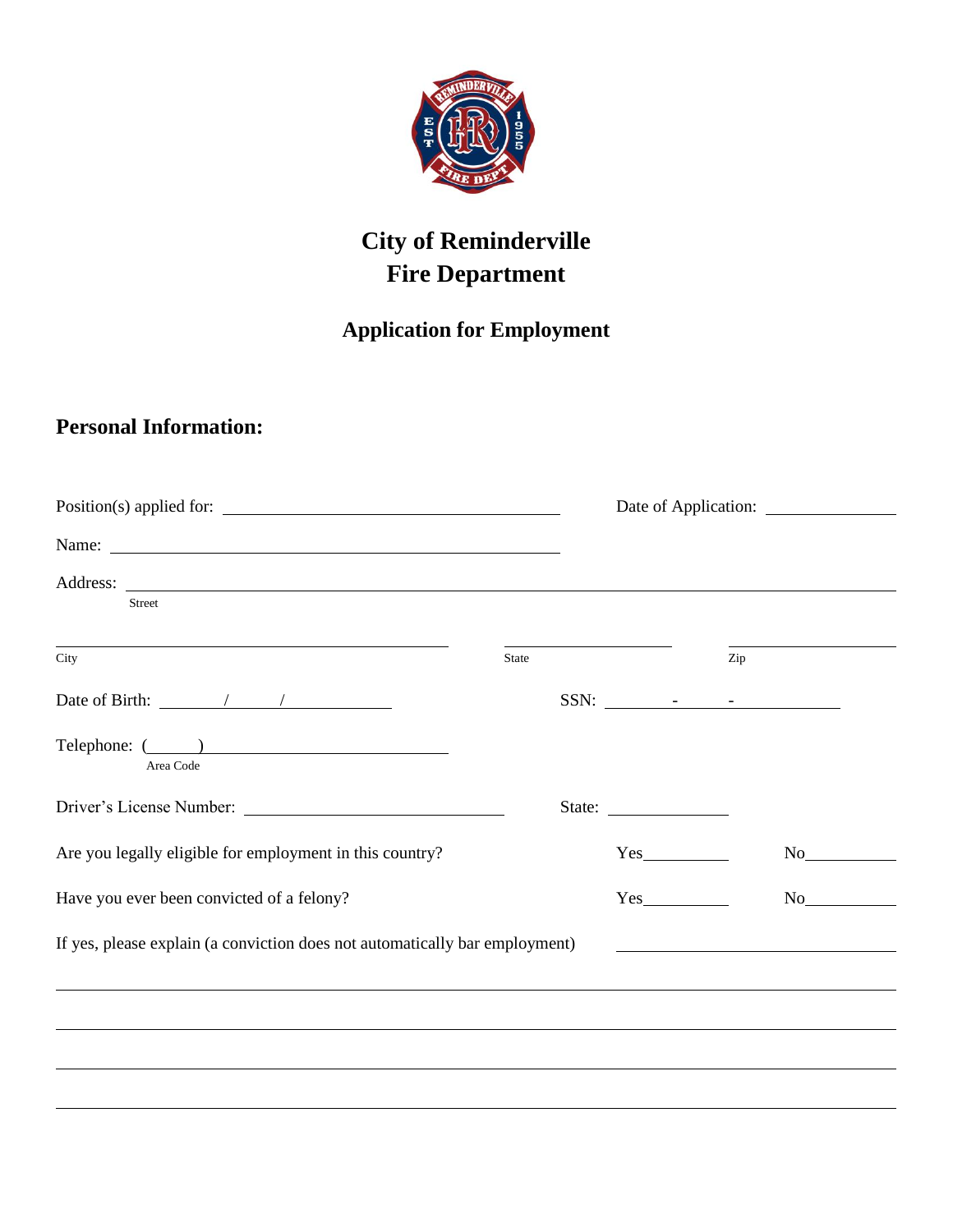**Employment History:** List your last three (3) employers starting with the most recent, including Military experience.

|  | Address: <u>New York: (New York: (New York: (New York: (New York: (New York: (New York: (New York: (New York: (New York: (New York: (New York: (New York: (New York: (New York: (New York: (New York: (New York: (New York: (New</u> |  |
|--|--------------------------------------------------------------------------------------------------------------------------------------------------------------------------------------------------------------------------------------|--|
|  |                                                                                                                                                                                                                                      |  |
|  |                                                                                                                                                                                                                                      |  |
|  |                                                                                                                                                                                                                                      |  |
|  |                                                                                                                                                                                                                                      |  |
|  |                                                                                                                                                                                                                                      |  |
|  |                                                                                                                                                                                                                                      |  |
|  | Address: <u>New York: (New York: (New York: (New York: (New York: (New York: (New York: (New York: (New York: (New York: (New York: (New York: (New York: (New York: (New York: (New York: (New York: (New York: (New York: (New</u> |  |
|  |                                                                                                                                                                                                                                      |  |
|  |                                                                                                                                                                                                                                      |  |
|  |                                                                                                                                                                                                                                      |  |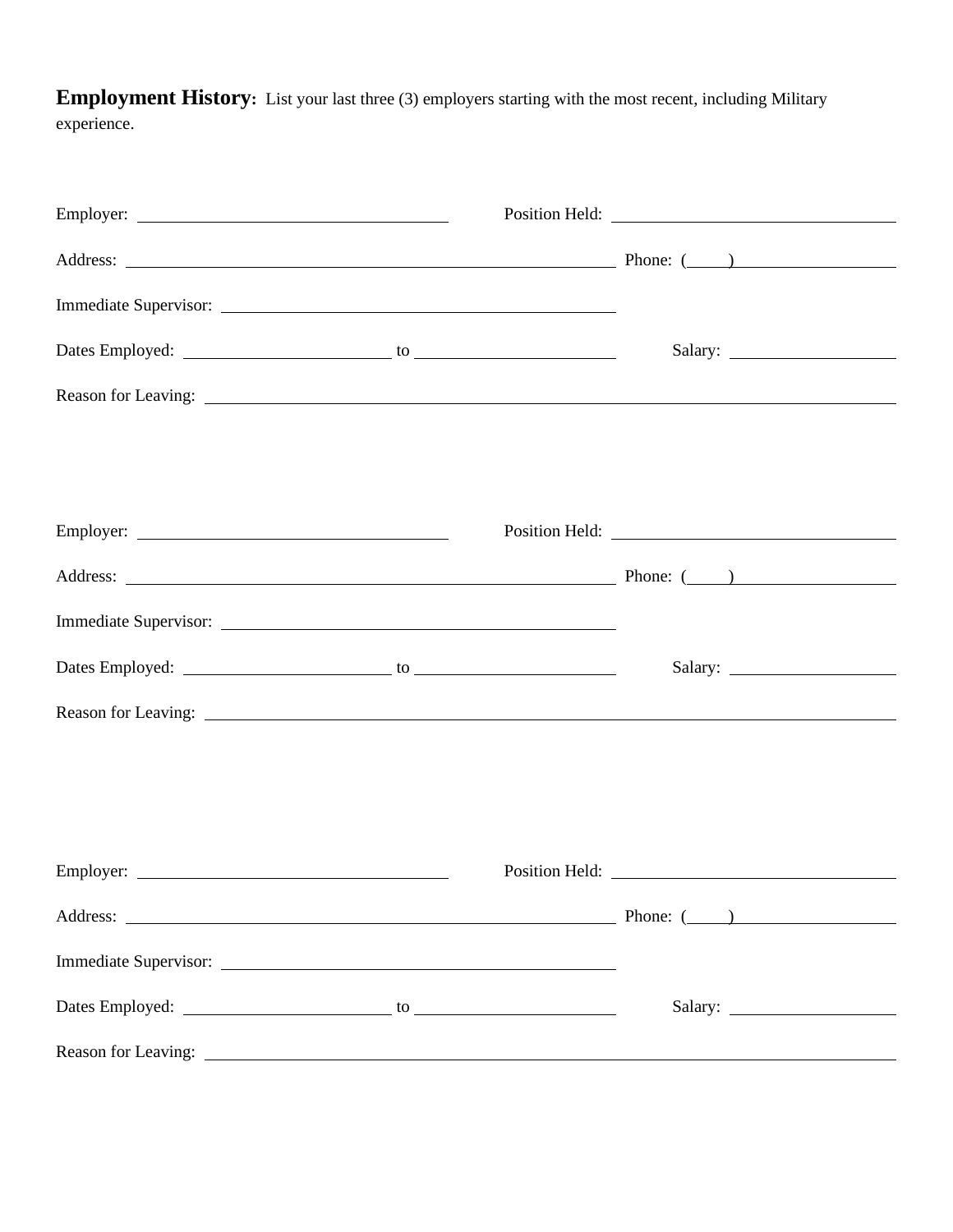**Other Skills and Qualifications:** Summarize any job-related training, skills, licenses, certifications or qualifications.

**Education:** List Name, location, years completed and courses of study.

## **High School:**

Name Location **The Vears Completed Courses of Study College:** Name Location Years Completed Courses of Study **Other / Military:** Name Location

Years Completed Courses of Study / Type of Military Discharge